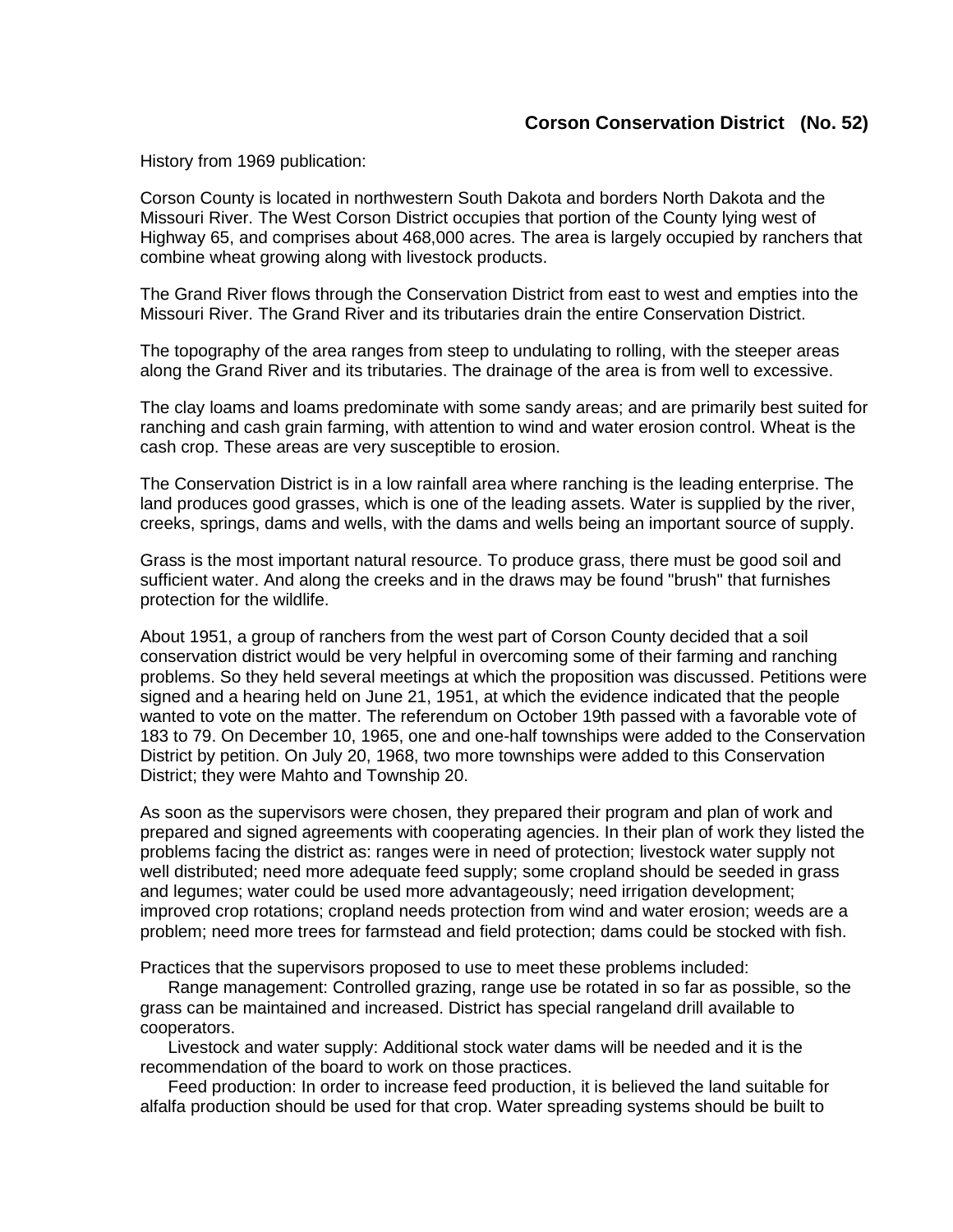spread water over native grass and alfalfa fields where the land is situated so the practice can be used. Building of trench silos is to be encouraged, to store and preserve feed supplies.

Grass and legume seeding: An alfalfa-grass mixture could be seeded for feed production.

Water management: Stock water dam, water spreading, on range and hay lands, contour furrows and range pitting on the contour will also help hold the water where it will fall on range. Irrigation: Many draws have possibilities for storage of water that can be used for irrigation purposes. Sprinkler system of irrigation is a possibility where soils and available water are close together. Part of the district will be located in the proposed Shadehill Irrigation area. The district is now dealer for Crisafulli Irrigation Pump to promote irrigation.

Crop production: More legumes and long time grass rotations can be used. This would help the feed situation, as well as to help control erosion. To use sweet clover as a green manure crop is also recommended.

Wind and water erosion: These hazards can be overcome by the use of sub-surface tillage implements, strip cropping, the use of grass and legumes, and green manure crops. If the slopes would be farmed on the contour and grassed waterways used, water erosion could be controlled. The use of stubble mulch tillage would help to hold the moisture when it falls and prevent erosion.

Weeds: The use of good rotations and sub-surface tillage after harvest in the fall, along with the use of chemicals.

Tree planting: Farmstead windbreaks should be planted where favorable soil sites can be found. Desirable wintering places should also be provided by making plantings along creeks and water courses.

Stocking dams with fish: Where dams are of sufficient size and proper location, they could be stocked with suitable species of fish for recreational and food purposes.

The following table shows the amount of work completed at the close of 1968:

| Conservation cropping systems          | 65,000  | acres |
|----------------------------------------|---------|-------|
| Contour strip cropping                 | 5,000   | acres |
| <b>Terraces</b>                        | 888,230 | feet  |
| Grassed waterways                      | 943     | acres |
| Stubble mulch fallow                   | 30,000  | acres |
| Wind strip cropping                    | 160,000 | acres |
| Noxious weed control                   | 800     | acres |
| Grade stabilization structures         | 6       |       |
| Land levelling                         | 130     | acres |
| Irrigation systems                     | 3       |       |
| Proper range use                       | 343,000 | acres |
| Range seedings                         | 3,617   | acres |
| Stock water developments               | 751     |       |
| Water spreading                        | 738     | acres |
| Cross fencing                          | 130     | miles |
| Pasture plantings                      | 11,000  | acres |
| Proper land use                        | 11,000  | acres |
| Wildlife developments                  | 509     | acres |
| Fish pond development stocking         | 75      |       |
| Private outdoor recreation development | 21      |       |
| Public outdoor recreation development  | 3       |       |
| Floodland protection plantings         | 813     | acres |

The first district supervisors were: Norman Kvale, Thunder Hawk; Joe Riehl, Watauga; Oren Sands, Keldron; Alex Campbell, McIntosh; and Lester Hetzel, Keldron.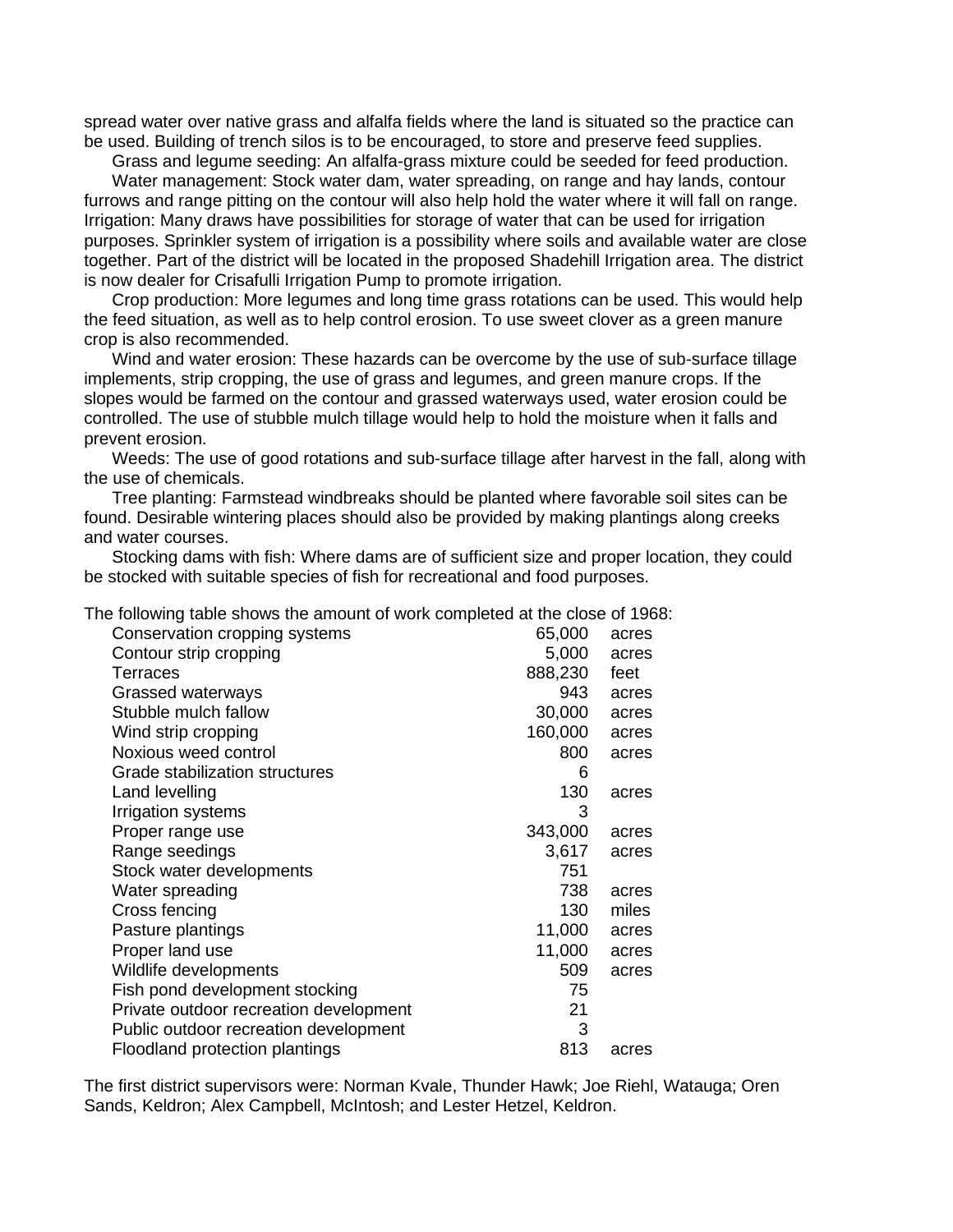Others who have served as supervisors are: Vernon Dickenson; Vinal Farrott; Matt Gill; Todd Hoffman; Don Bruce; Harold Meyer; Ronald Waddell; Jack Vlanstadt; Harold Arnold; Francis Bohenkamp; Robert Bubbers; and Frank Enick.

The 1969 supervisors were: Oren Sands, Keldron, chairman; Lester Hetzel, Keldron, vice chairman; Robert Bubbers, Morristown, secretary; Don Bruce, McIntosh, treasurer; Harold Meyer, Isabel, supervisor; Don Howe, Jr., Mahto, assistant su.pervisor; Jack Warnstadt, Keldron, assistant supervisor; and Delmer Helgerson, Lesterville, assistant supervisor.

The Corson Soil Conservation District was originally comprised of the West Corson Soil Conservation District, which included that portion of the county lying west of highway 65, and the East Corson Soil Conservation District, which included the remaining portion of the county. These two Conservation Districts were organized in 1951. In 1969, the East Corson Soil Conservation District was disbanded. In 1979, the Corson County Conservation District was formed to include the entire county. The county comprises 1,582,757 acres and the average farm/ranch is 4038 acres in size.

Updated information provided in 2012:

The Corson Conservation District is self-governed and has the authority to enter into working agreements with government agencies and private entities to carry out conservation activities. Currently the Conservation District works closely with the Tatanka RC&D, NRCS, FSA, Standing Rock Sioux Tribe, SD Department of Resource, Conservation, & Forestry, South Dakota Conservation Commission, and Corson County residents, to implement conservation activities through out the county.

The Corson County Conservation District Board of Supervisors determined the need to start a no-till rental program in 1994. This would help to prevent soil erosion due to conventional tillage practices, give producers an alternative method for seeding grass and alfalfa, and give farmers and ranchers an opportunity to use no-till equipment with out purchasing the expensive equipment.

The Corson Conservation District applied for a loan through South Dakota Department of Agriculture. A John Deere 750 no-till drill was purchased from Dittus Equipment for 1995 spring planting season. The first year 950 acres were planted. The second year 1539 acres were planted. By 1997, almost 3000 acres were planted and producers were looking to rent a no-till corn planter. Corson Conservation County Board of Supervisors purchased 1720 John Deere no-till corn planter in 1998. The Corson Conservation District currently has two no-till corn planters and one no-till drill for rent. The Conservation District purchased a New Holland manure spreader May 2010, to add to the Equipment Rental Program.

The Corson Conservation District promotes conservation through education. The Conservation District sponsors the Arbor Day Essay and Conservation Speech contest. The Conservation District sponsors high school students to Range Camp in Sturgis. The Conservation District will also sponsor students attending Rangeland and Soils Days held across the state. The Conservation District promotes Arbor Day & Soil Stewardship Week by planting trees with the second grade class and providing bulletin covers to Corson County Churches. The Conservation District works with the Corson County 4-H program and the Corson County Fair.

The Corson Conservation District works with the NW Area Forester, Natural Resource Conservation Service, and the Farm Service Agency to promote tree planting with cost share programs. Programs currently used by producers are Continuous CRP, EQIP, Whip, CSP, and